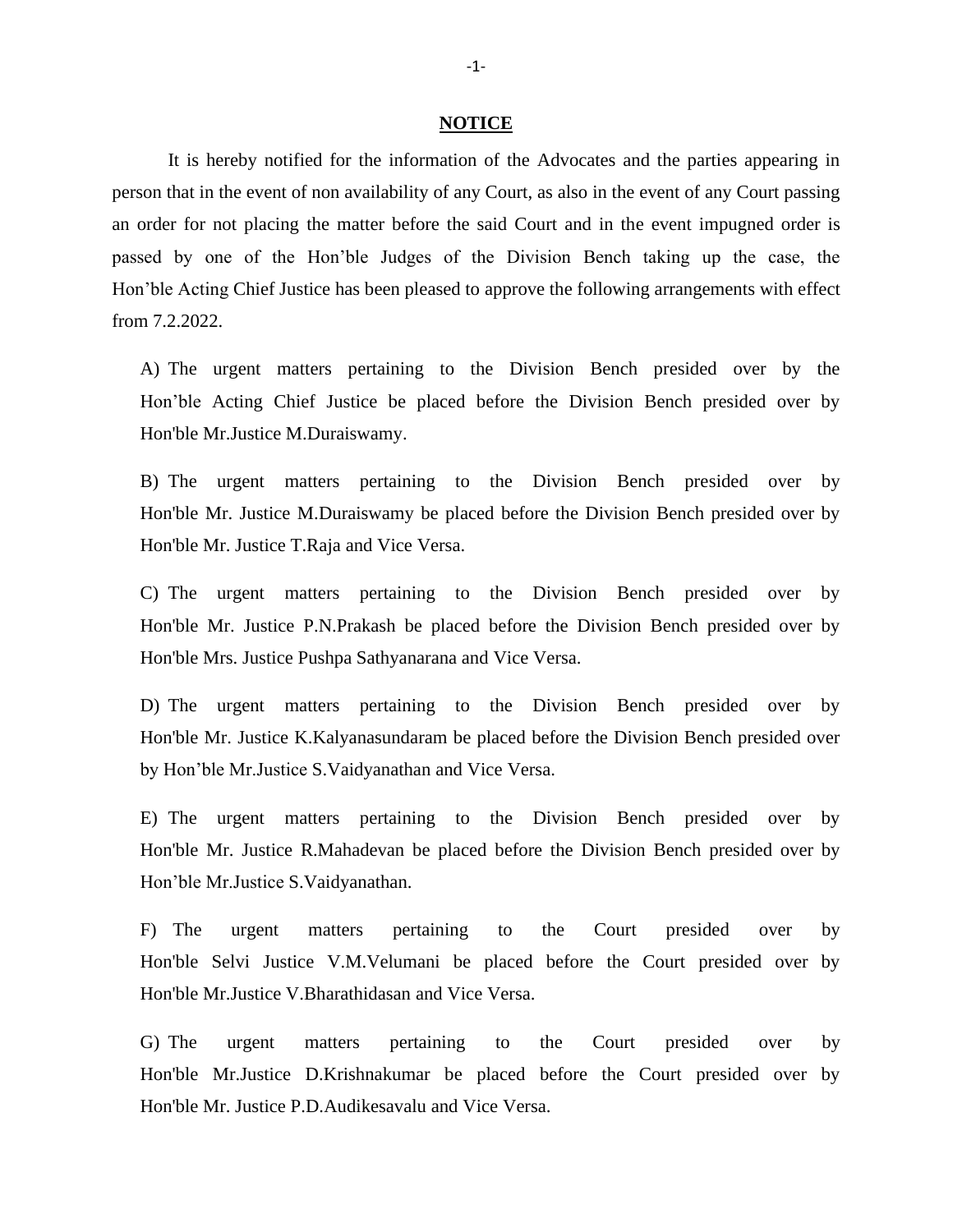H) The urgent matters pertaining to the Court presided over by Hon'ble Mr.Justice S.S.Sundar be placed before the Court presided over by Hon'ble Mrs. Justice R.Hemalatha and Vice Versa.

I) The urgent matters pertaining to the Court presided over by Hon'ble Mr.Justice V.Parthiban be placed before the Court presided over by Hon'ble Mr. Justice M.S.Ramesh and Vice Versa.

J) The urgent matters pertaining to the Court presided over by Hon'ble Mr. Justice M.Govindaraj be placed before the Court presided over by Hon'ble Dr. Justice Anita Sumanth and Vice Versa.

K) The urgent matters pertaining to the Court presided over by Hon'ble Mr. Justice M.Sundar be placed before the Court presided over by Hon'ble Mr. Justice Senthilkumar Ramamoorthy and Vice Versa.

L) The urgent matters pertaining to the Court presided over by Hon'ble Mr. Justice R.Suresh Kumar be placed before the Court presided over by Hon'ble Mr. Justice M.Dhandapani and Vice Versa.

M) The urgent matters pertaining to the Court presided over by Hon'ble Mrs.Justice J.Nisha Banu be placed before the Court presided over by Hon'ble Mr.Justice C.V.Karthikeyan.

N) The urgent matters pertaining to the Court presided over by Hon'ble Mr.Justice P.Velmurugan be placed before the Court presided over by Hon'ble Mrs. Justice V.Bhavani Subbaroyan and Vice Versa.

O) The urgent matters pertaining to the Court presided over by Hon'ble Dr.Justice G.Jayachandran be placed before the Court presided over by Hon'ble Mr. Justice C.V.Karthikeyan and Vice Versa.

P) The urgent matters pertaining to the Court presided over by Hon'ble Mr.Justice N.Seshasayee be placed before the Court presided over by Hon'ble Mr.Justice M.Nirmal Kumar and Vice Versa.